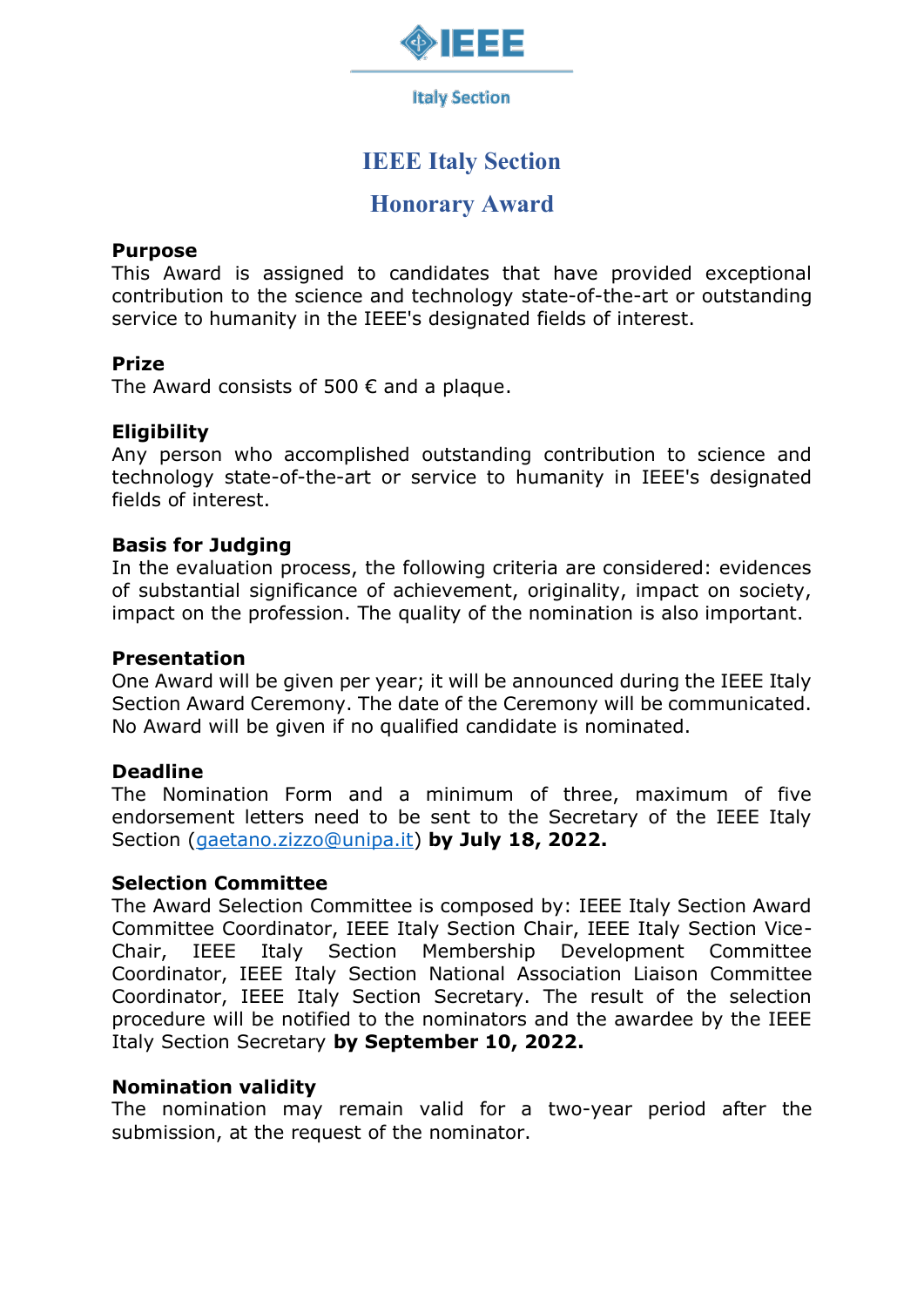

## **IEEE ITALY SECTION HONORARY AWARD Eligibility, Selecting Criteria**

**Candidate eligibility:** any person may be nominated for this Award with the following exceptions:

- Members of the IEEE Italy Section EXCO
- Members of the IEEE Italy Section Award Committee

• Honorary Award recipients cannot be awarded an IEEE Italy Section Technical Award for the same accomplishment in the same or next years; IEEE Italy Section Technical Award recipients may be elevated to the Honorary Award in a future year

• An Award recipient is ineligible to receive two IEEE Italy Section Awards in the same year

- Deceased persons (exception: an Award may be presented posthumously if recipient's death occurs after the nomination)
- Self-nominations

**Nominator and endorser eligibility:** any person may nominate or endorse a candidate for an IEEE Italy Section Award, regardless of IEEE membership, with the following exceptions:

- Members of the IEEE Award Committee
- the nominator may not act as an endorser

**Selecting Criteria:** the following criteria are employed when selecting the Award recipient:

- Leadership in field
- Breadth of work
- Achievement in other fields
- Inventive value of scientific achievements (patents)
- Individual vs. group contribution
- Publications and their quality
- IEEE Society activities and honors
- Quality of nomination
- Quality of endorsements

The nomination and endorsements should be as specific, accurate, and complete as possible. It is imperative that the true merits of the candidate be conveyed through verifiable evidences. Keep in mind that those involved in the selection process may have no personal knowledge of the candidate, and will lean heavily on the nomination content to make reasonable judgments.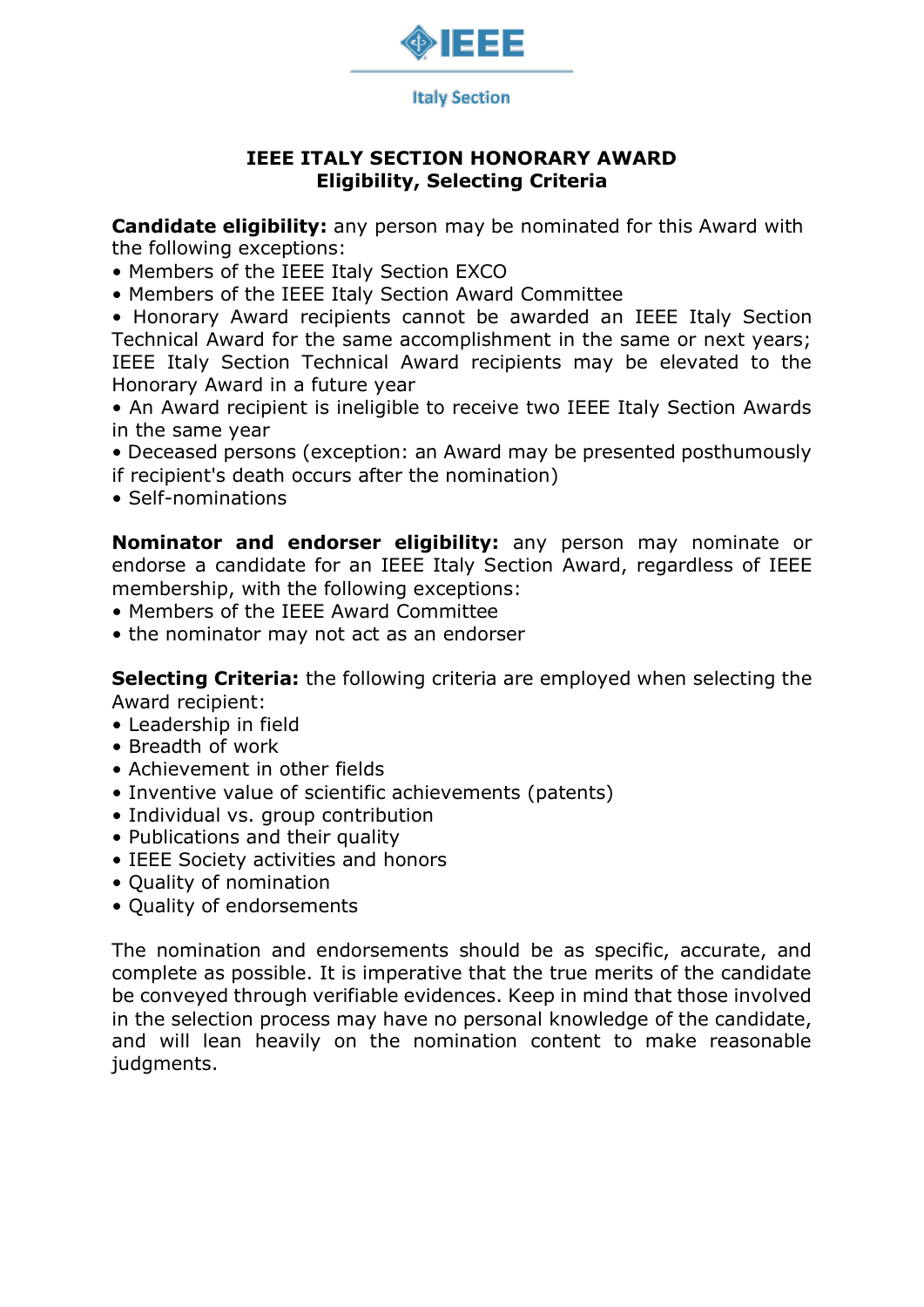

### **NOMINATION FORM with Guidlines (all fields are mandatory)**

**1. Candidate information:** provide complete name of candidate, not initials. Avoid abbreviations. Provide complete and accurate business title and affiliation. The listed address, and email address, may be for business or personal use. Entering the candidate's IEEE Member number if any.

**2. Higher education:** list a maximum of four degrees. Include the institution name, location, degree, year conferred, and any honors. Denote honorary degrees as (H).

**3. Principal employment:** Begin with candidate's present occupation followed by relevant, previous career experience. Indicate name of employer, positions held, year(s), and a one-sentence description of the candidate's responsibilities. If necessary to accommodate space limitations, cite only principal positions.

**4. Principal honors:** Cite the candidate's four highest honors, including IEEE and non-IEEE recognitions. These can include awards, recognitions, volunteer positions of leadership, etc.

**5. Most significant publications, programs, products, and patents:** Cite a maximum of eight evidences of accomplishment relevant to the nomination. Include the name of the item, date published announcement, name of the publication or event, and/or patent numbers.

**6. Proposed citation:** consider the citation as it will be used in written correspondence, verbal presentations, and to audiences outside the technical discipline of the award. The proposed citation should:

• be complete, correct, and succinct;

• be concise, approximately 15 words in length (maximum of 20 words);

• avoid superfluous phrases, such as "outstanding," since the recipient's achievements must be outstanding to fulfill the requirements for the award; • avoid the word "invention" as evidence of discovery and/or invention may be difficult to prove;

• avoid references to specific companies and organizations;

• avoid specifying gender in the citation;

• avoid the inclusion of the name of a particular country (exception: cases where the candidate's work is especially recognized);

• may begin with the following phrases: "For contributions to (in)...", "For developments in ...", "For leadership of (in) ...".

**7. Specific accomplishments (maximum 600 words):** the accomplishments discussed in this section should be relevant to the scope of the award for which the person is being nominated. Name specific accomplishments the candidate has made over the course of his/her career or project related to this award.

**8. Economic, technical, professional, or societal impact of contributions (maximum 400 words):** this section should specifically describe the importance and long-term impact of the contributions and accomplishments described in the previous section. This is a required field.